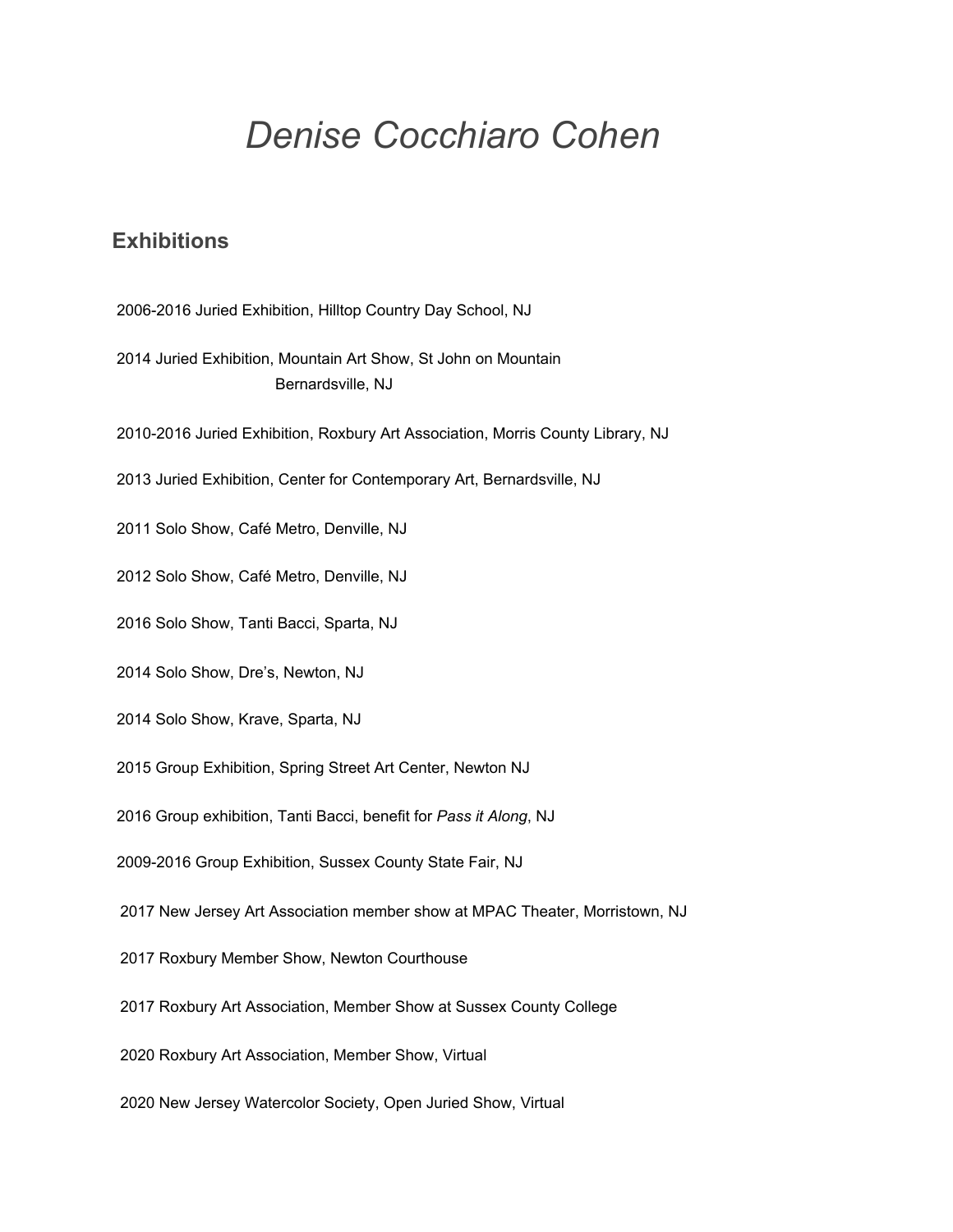#### **Print Media**

Interview about my artwork, Sparta Independent, Sparta, NJ

 Book Cover and related illustrations, *A Halloween How-to*, by Leslie Bannatyne, Pelican Publishing

 My artwork was the lead photo in the Sparta Independent for Holiday Show for NJAA in Morristown

Lead photo for NJAA member show Member show in numerous newspapers

#### **Recognition & Awards**

**People's Choice** Award, Sussex County State Fair

Excellence Award, Roxbury Art Association

Honorable Mention, International Animal Exhibition, *Light & Space Online*

Merit Award, Roxbury Art Association

1st Place Watercolor Award Roxbury Art Association

Honorable Mention, Visual Arts Center Member Show

**BEST IN SHOW** Garden State Watercolor Society Member Show

First Place, Garden State Watercolor Society member show, non-watermedia

**BEST IN SHOW**, Sussex County Fair

1st Place in Watercolor, Roxbury Art Association

**BEST IN SHOW** Roxbury Art Association

Catharine Lorillard Award, New Jersey Watercolor Society